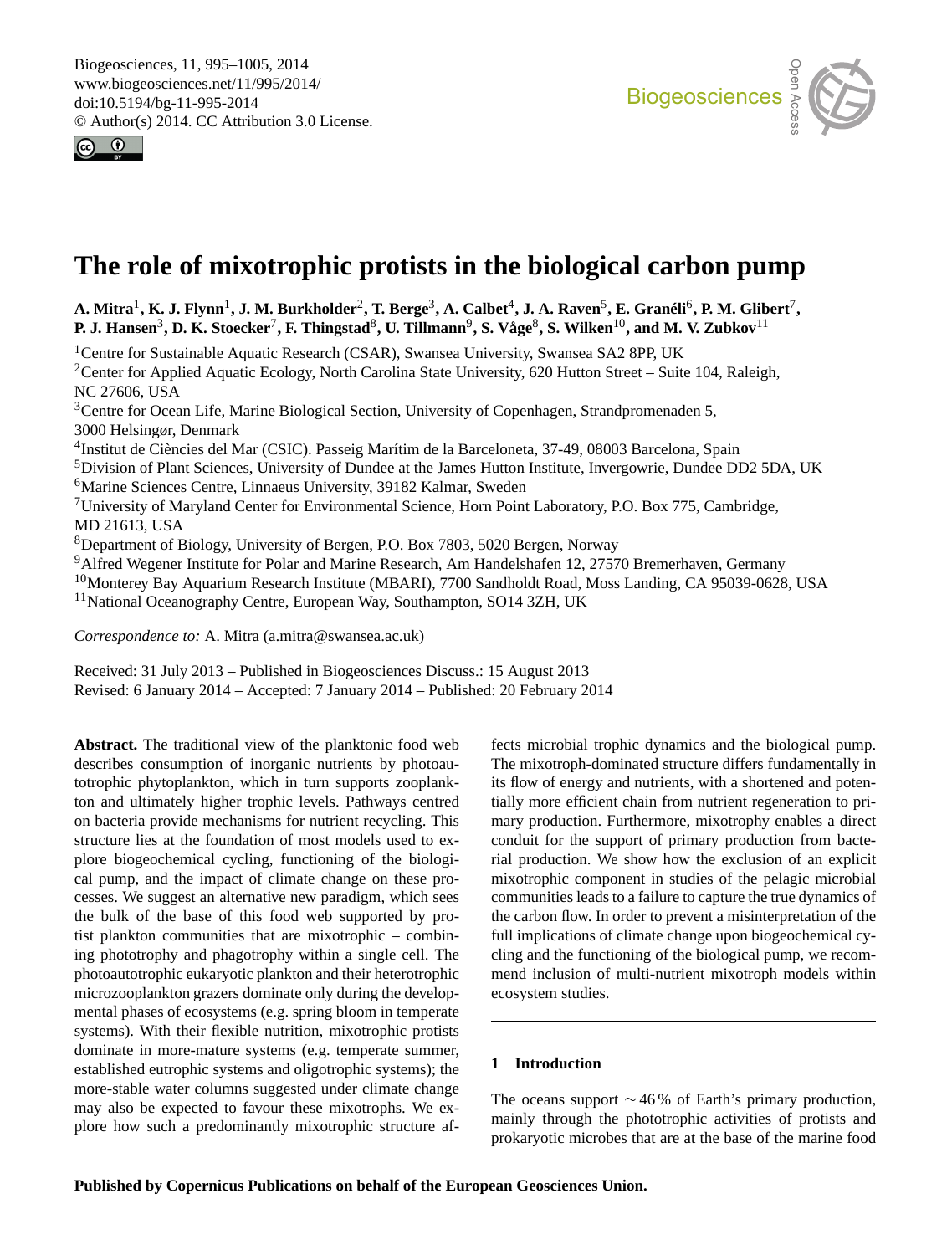web (Field et al., 1998). Classic texts relate physics and inorganic nutrients to the phototrophic producers (the phytoplankton), then to their consumers (as micro- and mesozooplankton), and ultimately to fisheries (Cushing, 1975, 1995); within this framework the role of the microbial loop (Azam et al., 1983; Gifford, 1991; Sherr and Sherr, 2002) is typically embedded. The term "biological pump" is often used, in association with the various oceanic physical and biological processes, to describe the sequestration of carbon produced by the oceanic biotic components into deeper waters. Thus the collective activity of marine microbes (i.e. archaea, bacteria, cyanobacteria, protists) together with their immediate trophic associates (zooplankton such as copepods and salps) drive the biological pump through production of particulate organic material (POM) that sinks from the upper mixed waters. While POM has a clear role within the biological pump, the role of long-lived forms of dissolved organic material (DOM) as a reservoir of C remains controversial (Azam and Worden, 2004; Hansell et al., 2009; Jiao et al., 2010).

Most of the energy and material in the marine food web flows through protists, organisms that are traditionally seen as eukaryotic phytoplankton and microzooplankton. In the evolution of these protists, phagotrophy is the ancestral state and phototrophy is the derived, more recent, state (Raven et al., 2009). This evolutionary pathway, which is neither fixed nor irreversible, has included a multitude of events associated with acquisition of structures and of symbionts that have led to the evolution of organelles including plastids and other characteristics (de Castro et al., 2009; Stoecker et al., 2009). "Strict" phototrophy and "strict" phagotrophy thus form the two extreme ends of a spectrum, with most protist groups in the photic zone functionally occupying the intermediate niche zone as mixotrophs. In fact, evolution to the extent of rejecting phagotrophy completely appears to be restricted to a few, albeit important, groups of protists, most notably the diatoms.

We define mixotrophy in protists as the dual capability of engaging phototrophy and phagotrophy within a single cell. Consistent with our previous arguments (Flynn et al., 2013), osmotrophy has not been included here as a discriminatory characteristic for mixotrophy in protists. The primary reason is that osmotrophy (uptake of dissolved organic substrates, vitamins and others) appears to be ubiquitous in these organisms, be they protists traditionally identified as phytoplankton or microzooplankton (Sanders, 1991a; Glibert and Legrand, 2006; Burkholder et al., 2008). For example, nonphagotrophic protists, such as diatoms, typically require organics such as vitamins (i.e. they are auxotrophic; Croft et al., 2006). Furthermore, osmotrophy alone does not have a direct powerful impact on trophic dynamics, as does the act of killing and engulfing a prey item through phagocytosis (Thingstad et al., 1996).

The varying proportions of phototrophic and phagotrophic activities in the mixotrophic protists (both for the indi-

vidual cell and among species and strains) depend on the availability of light, nutrient and/or prey or other particles upon which to feed. Mixotrophy is not displayed by any unique taxonomic group but, rather, occurs amongst different species ranging over a variety of groups (Stoecker et al., 2009; Flynn et al., 2013). It is a common phenomenon occurring widely in marine (e.g. eutrophic, mesotrophic and oligotrophic, coastal to open-ocean systems; Pitta and Giannakourou, 2000; Burkholder et al., 2008; Hartmann et al., 2012; Sanders and Gast, 2012) as well as freshwater systems (Sanders, 1991a). Indeed, there is increasing evidence that in most aquatic systems the majority of protists are mixotrophs engaging in varying proportions of phototrophy and phagotrophy (Sanders, 1991b; Burkholder et al., 2008; Raven et al., 2009; Stoecker et al., 2009; Jeong et al., 2010; Lindehoff et al., 2010; Hansen, 2011; Johnson, 2011). Often the marine ecosystems are heavily dependent upon the activity of these mixotrophic protists (Pitta and Giannakourou, 2000; Unrein et al., 2007; Zubkov and Tarran, 2008; Hartmann et al., 2012; Sanders and Gast, 2012).

In light of the above, Flynn et al. (2013) proposed a marked shift in the way that aquatic protists are popularly characterized and subdivided. Instead of the traditional "black-and-white" view that characterizes typical marine microbial protists as being either phototrophic "phytoplankton" or phagotrophic "microzooplankton", they argued that a significant proportion of the protists in the photic zone are mixotrophic, and that aquatic scientists need to acknowledge this reality in empirical and theoretical studies. Stemming from this reappraisal, the revised marine food web paradigm conceptualizes the traditional phytoplankton– zooplankton structure as predominating only during short, though important, periods of the production cycle. These periods are characterized by pioneer species (akin to r-selected species; Parry, 1981) growing in developmental phases of ecosystems (Odum, 1969) exemplified by the spring bloom in temperate waters, or in upwelling waters (Fig. 1). They are typically associated with enhanced illumination and inorganic nutrient availability coupled with an absence of effective grazing control (Irigoien et al., 2005), favouring rapid proliferation of strict phototrophs (e.g. diatoms, and coccolithophorids during their strictly phototrophic stages; Rokitta et al., 2011). Such conditions lead to emergence of the strict phagotrophs as the dominant protist predators. However, as these waters and their ecosystems mature, their nutrient conditions and particulate organic loading change, giving rise to conditions that favour mixotrophy (Fig. 1). Therefore, during much of the planktonic production cycle these mixotrophs are abundant if not dominant. They support important events such as early-stage life cycles of many finfish and shellfish, and development of the autumn and overwintering zooplankton populations, which then impact upon the biogeochemistry of the following spring bloom (Cushing, 1995; Montagnes et al., 2010).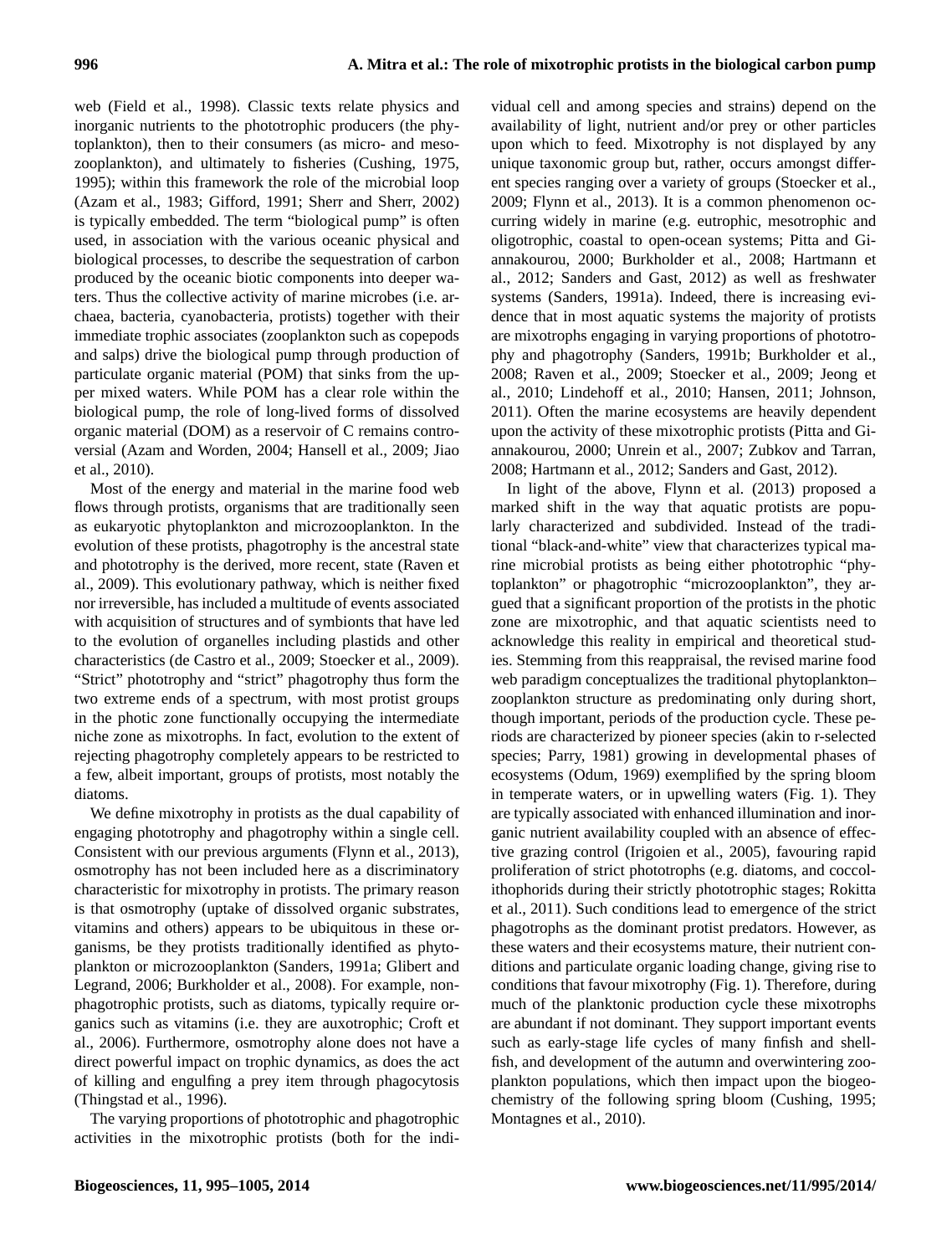

food web over a year, with transitions between ecosystem states. **Fig. 1.** Diagrammatic portrayal of the changes to the planktonic The upper panels show changing patterns of light, inorganic nutrients and particle density (i.e. total plankton biomass) over the temperate year. Transitions between developmental and mature stages of the ecosystem are as indicated; green and orange dashed lines indicate the developmental stages, where green represents conditions optimal for phototrophy and orange for phagotrophy. Later periods (transition to the more mature state) are suboptimal for strict phototrophs and/or strict phagotrophs, and more supportive for mixotrophs. The lower panel shows in detail the transition from developmental to mature stages, with changes in selection priorities from "r-selected" phototrophs and phagotrophs in the developmental phase of the ecosystem to a mature ecosystem with "Kselected" mixotrophs. For definitions and discussion of developmental vs. mature state, and r vs. K selection, see Odum (1969) and Parry (1981).

Most plankton ecologists and those working in allied fields of research (e.g. biological oceanographers, modellers) emphasize, mostly or entirely, the organisms representing the two extremes in the evolution of protists: the strictly heterotrophic microzooplankton and the strictly phototrophic phytoplankton. Mixotrophy is also ignored or marginalized in theoretical as well as modelling studies of aquatic ecosystems (Table 2 in Mitra et al., 2014). Thus, the nutrient–phytoplankton–zooplankton–bacteria (NPZB) food

**Spring Autumn** and Worden, 2004; Jiao et al., 2010; Steele et al., 2010). web models, which have been a feature of marine research for decades (Cushing, 1975, 1995; Fasham et al., 1990; Totterdell et al., 1993; Rose et al., 2010), do not include mixotroph functional types at all. Even more recent reviews focussing on the importance of microbial activity in global productivity and functioning of the biological pump make scant or no mention of the existence of mixotrophs (Azam

> Here, we explore the ramifications of the proposed new paradigm for trophic dynamics within the plankton food web, demonstrating the need to consider the activities of the mixotrophic protists. We also show how exclusion of these organisms from conceptual and mathematical models misrepresents the functioning of the biological pump, with important implications for our understanding of the influence of climate change on aquatic ecosystems. For this work, we have considered an oligotrophic plankton food web framework because, while providing a relatively simple structure, the oligotrophic gyres are recognized to be the largest oceanic ecosystems (ca. 40 % by area) and are spatially expanding at substantial annual and seasonal rates (Polovina et al., 2008; Hartmann et al., 2012).

#### **2 Methods**

#### **2.1 Food web framework**

In order to explore the role of mixotrophic protists, we compare the outputs from two contrasting in silico plankton food web structures operating in an oligotrophic setting, as detailed below.

- (i) A traditional food web structure without an explicit description of mixotrophs (Fig. 2a), henceforth termed the "traditional paradigm". This framework includes non-motile microalgae (NMA) and photo-autotrophic nanoflagellates (ANFs) as primary producers (both being non-mixotrophic), bacteria as decomposers, heterotrophic nanoflagellates (HNFs) that ingest the bacteria, and microzooplankton  $(\mu Z)$  which graze on the NMA, ANFs and HNFs. The  $\mu$ Z are in turn consumed by higher trophic levels (simulated here through a closure function; Mitra et al., 2007; cf. Mitra, 2009).
- (ii) An alternative food web framework incorporating mixotrophs (Fig. 2b), henceforth termed the "new paradigm". This new paradigm includes the same components as the traditional paradigm, excepting one difference. The ANFs are now replaced with nanoflagellates that also engage in phagotrophy; that is, in keeping with our revised understanding, they are mixotrophic. These mixotrophic nanoflagellates (MNFs) in the new paradigm are de facto representatives of the mixotrophic flagellates observed within oligotrophic systems (Unrein et al., 2007; Zubkov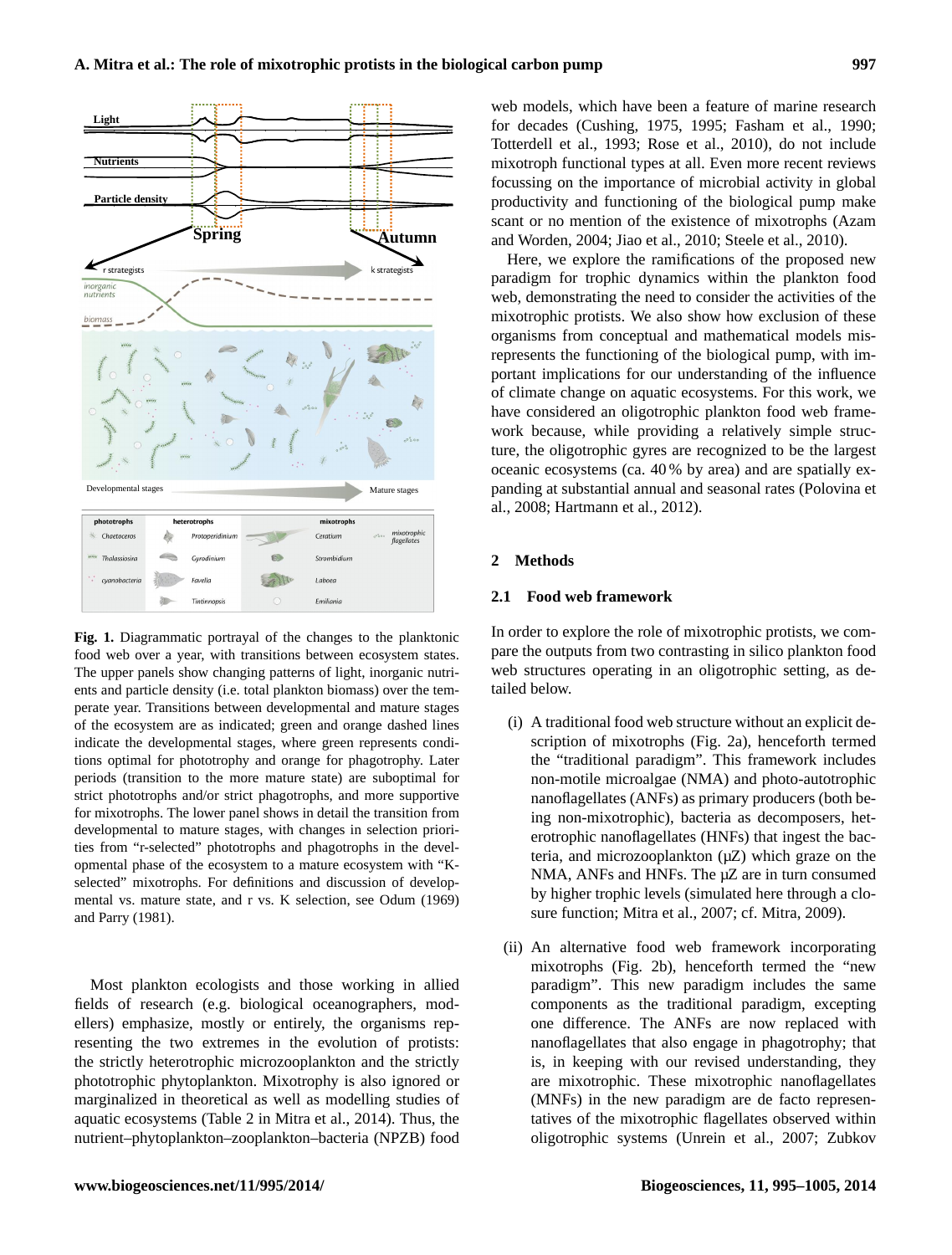

#### **(a) TRADITIONAL PARADIGM**

**Fig. 2.** Schematic representing the two alternate modelled food web structures. In the traditional paradigm **(A)** the physiology of the photoautotrophic flagellates (ANFs) is similar to that of the nonmotile microalgae (NMA); neither are mixotrophic. Inorganic nutrients for the support of primary production are regenerated via bacteria, heterotrophic nanoflagellates (HNFs) and phagotrophic microzooplankton  $(\mu Z)$ . In the new paradigm **(B)**, the ANFs are replaced with mixotrophic nanoflagellates (MNFs), conforming to our present understanding of protist physiology. The MNFs are capable of eating bacteria (red-lined black arrow), and hence deriving nutrients for the support of their growth, and of their primary production, directly rather than (for ANFs in panel **A**) via the activities of  $HNFs + \mu Z$ . Dashed arrows indicate functions contributing to nutrient pools (blue for inorganic, brown for organic). Heavy black arrows indicate predatory links.

and Tarran, 2008; Stukel et al., 2011; Hartmann et al., 2012). They photosynthesize using their intrinsic chloroplasts (for which they contain full genetic control; see Flynn and Hansen, 2013), while obtaining nutrition through the ingestion of bacteria, hence competing with the HNFs for bacterial prey. While mixotrophic algal protists have been shown to feed on a wide array of types and sizes of prey (Jeong et al., 2010), in the system that we consider, bacteria are the primary prey item (Hartmann et al., 2012).

#### **2.2 Configuration of the model**

Six plankton functional types (bacteria, autotrophic NMA, ANFs, MNFs, HNF, and  $\mu$ Z) were constructed using mechanistic acclimative plankton models, which have all been previously described (see below for references). The models were C-biomass-based, with explicit inclusion of N and P. Variable C : N : P stoichiometry was simulated in those capable of phototrophy (NMA, ANFs and MNFs) and in the DOM. The bacteria, HNFs and µZ were assigned a fixed mass C : N : P stoichiometry of 50 : 10 : 1 (Mitra, 2006; Flynn and Mitra, 2009; Mitra and Flynn, 2010). Growth of those capable of phototrophy (NMA, ANFs and MNFs) contained components linking growth rates to their variable  $C: N : P$ physiology and to light through photoacclimation (variable Chl : C, Flynn, 2001).

The non-motile microalgal assemblage (NMA), consuming inorganic substrates as nitrate, ammonium and phosphate, and releasing dissolved organic carbon (DOC), was configured using the model of Flynn (2001). The bacterial assemblage consuming inorganic forms of N and P, and labile and semi-labile dissolved organics was as described by Flynn (2005). Labile DOM was considered to have been generated directly as a function of C fixation (i.e. low-molecularweight primary metabolites; Hansell et al., 2009), while all other forms of DOM were semi-labile (sDOM); labile forms were used by preference and allocated as described in the bacteria model of Flynn (2005). The HNFs and µZ were described using the zooplankton model of Mitra (2006).

The ANF and MNF models were described using the model of Flynn and Mitra (2009), configured to consume nitrate, ammonium and phosphate and to release DOC and semi-labile organics. For the traditional paradigm, phagotrophy in this submodel was not enabled; in this form the model described ANFs. Allowing mixotrophy by enabling phagotrophy upon bacteria, this submodel described MNFs.

The HNFs and MNFs had only one prey option (bacteria; cell diameter, 0.45 µm; Andersson et al., 1986). However, the µZ could graze on NMA, ANFs, MNFs and HNFs. Prey selection by the µZ was a function of prey availability as related to prey numeric abundance and prey encounter, assuming cell diameters as follows: NMA, ANF/MNF, and HNFs of 3  $\mu$ m, 3 µm, and 2.9 µm respectively (Hartmann et al., 2012), and for µZ of 20 µm (Pérez et al., 1997). Prey selectivity was implemented through a modified version of the ingestion-based selectivity function of Mitra and Flynn (2006a).

The interactions between the different plankton communities were modelled within a physical description of a mixed water column of 150 m depth. A low level of mixing (equivalent to a dilution rate of  $0.01 d^{-1}$ ; see Fasham et al., 1990) between the mixed and lower water masses removed organisms and residual nutrients and introduced fresh nutrients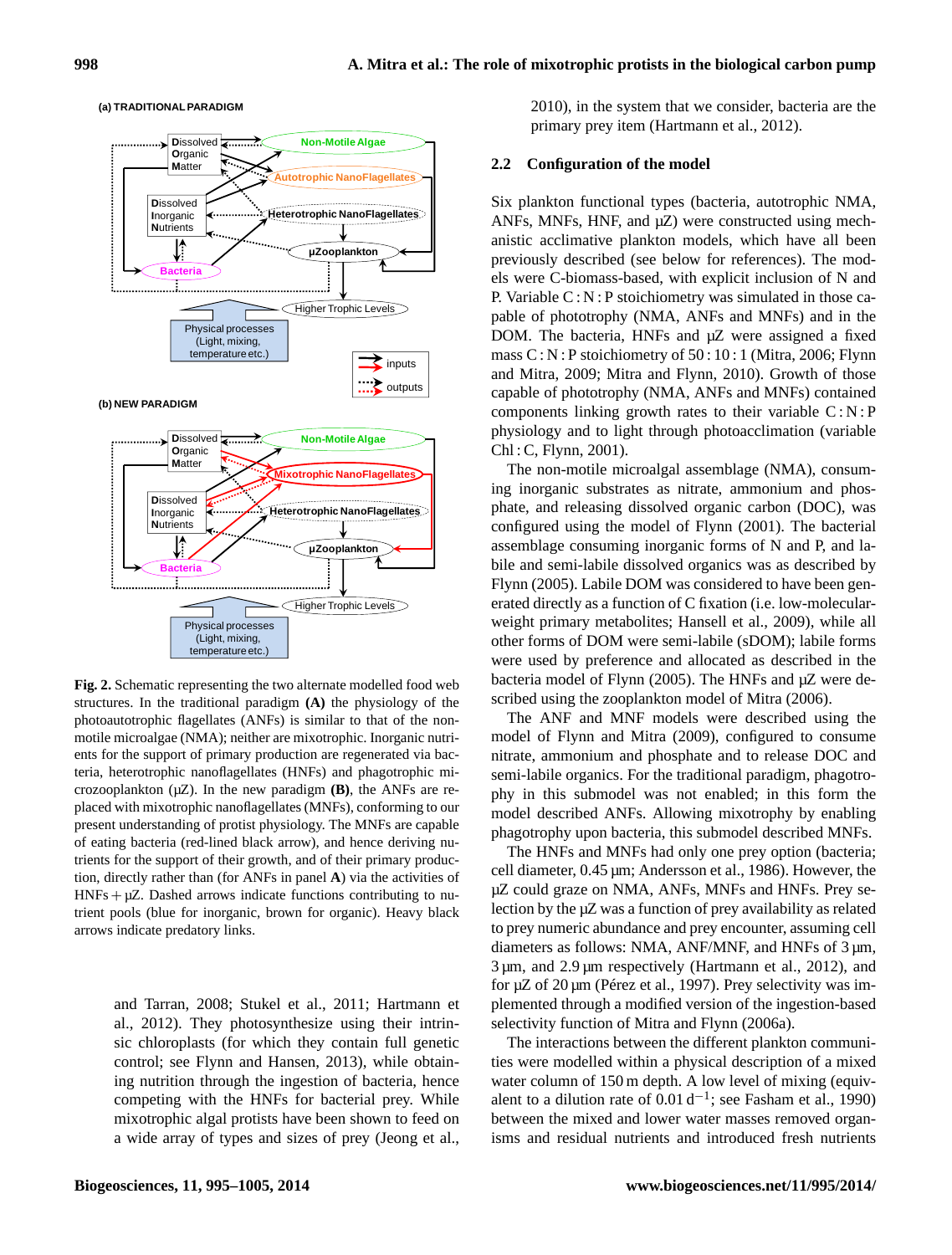

**Fig. 3.** Temporal pattern of the development of biomass in the simulated communities. In the traditional paradigm **(A)**, the autotrophic nanoflagellates (ANFs) have no mixotrophic potential, while in the new paradigm **(B)** these nanoflagellates (as MNFs) exhibit mixotrophy (see also Fig. 2). The inorganic nutrient regimes used for this simulation (with an inorganic N input of  $1 \mu M$ ) was Redfield N:P (molar ratio 16).

from the sub-mixed layer waters. The initial (and sub-mixed layer) dissolved inorganic nitrogen (DIN, as nitrate and ammonium at a ratio of  $9:1$ ) was assumed to be 1  $\mu$ M. Phosphate was supplied at three different ratios relative to DIN: (i) Redfield ratio (molar  $N : P = 16$ ; Redfield, 1958), (ii) elevated (molar  $N : P = 64$ , imparting P stress), or (iii) depressed (molar  $N : P = 4$ , for N stress). To provide a source of organics to support bacterial growth, the initial (and sub-mixed layer) semi-labile dissolved organic nitrogen (sDOM-N) was assumed to be  $0.5 \mu M$  (i.e. 50% of initial DIN). The initial (and sub-mixed layer) semi-labile dissolved organics in the form of carbon (sDOM-C) and phosphorus (sDOM-P) were calculated from sDOM-N using the Redfield ratio.

### **3 Results**

All simulations of the traditional paradigm demonstrated a significant period of oscillation before entering steady state (Fig. 3a; similar results were found using different N : P nu-



**Fig. 4.** Model output at steady state, showing the standing stock contributions to biomass of bacteria (Bac), non-motile microalgae (NMA), heterotrophic nanoflagellates (HNF), and the microzooplankton  $(\mu Z)$ . In the traditional paradigm, the flagellates capable of phototrophy (as ANFs) have no mixotrophic potential, while in the new paradigm they (as MNFs) exhibit mixotrophy (see also Figs. 2 and 3). The inorganic nutrient regimes (all with  $1 \mu$ M inorganic N) are in Redfield N : P (molar ratio 16), low N : P (molar ratio 4), or high N : P (molar ratio 64).

trient ratios, not shown). On entering steady state, the ANFs were slowly eliminated due to their slightly slower emergent growth rate (lower by ca. 3 %) compared to that of the NMA.

In the simulations of the new paradigm, the predator–prey oscillations were muted in comparison with those seen in the traditional food web (Fig. 3b cf. 3a), and the system entered steady state much more rapidly. The NMA were eliminated as a consequence of their inability to compete with the MNFs. In addition, the HNFs were eliminated because they could not compete with the MNFs for bacterial prey. The advantage of the MNFs over both the NMA (for phototrophy) and the HNFs (for bacterivory) was attained through a synergistic co-operation between phototrophy and phagotrophy within the same organism. The results shown in Fig. 3b are consistent with those of Hartmann et al. (2012), in that the dominance of bacterivory by HNFs expected under the traditional paradigm is replaced by a dominance of MNFs.

A comparison between steady-state standing stock Cbiomass levels for the different simulations is shown in Fig. 4. For Redfield  $N$ : P and low  $N$ : P nutrient configurations, the total plankton biomass was either slightly higher or essentially comparable in the traditional versus new paradigms. However, the new paradigm, with its lower bacterial biomass and higher biomass of larger celled µZ, contained a higher biomass contribution by larger organisms (average ESD,  $9 \mu m$  for new paradigm simulations versus  $7 \mu m$ for traditional paradigm). In contrast, in the P-limited (high N : P) scenario, where again the MNFs dominated, the total plankton biomass and µZ biomass was lower for new versus traditional paradigm. Bacterial biomass was also much lower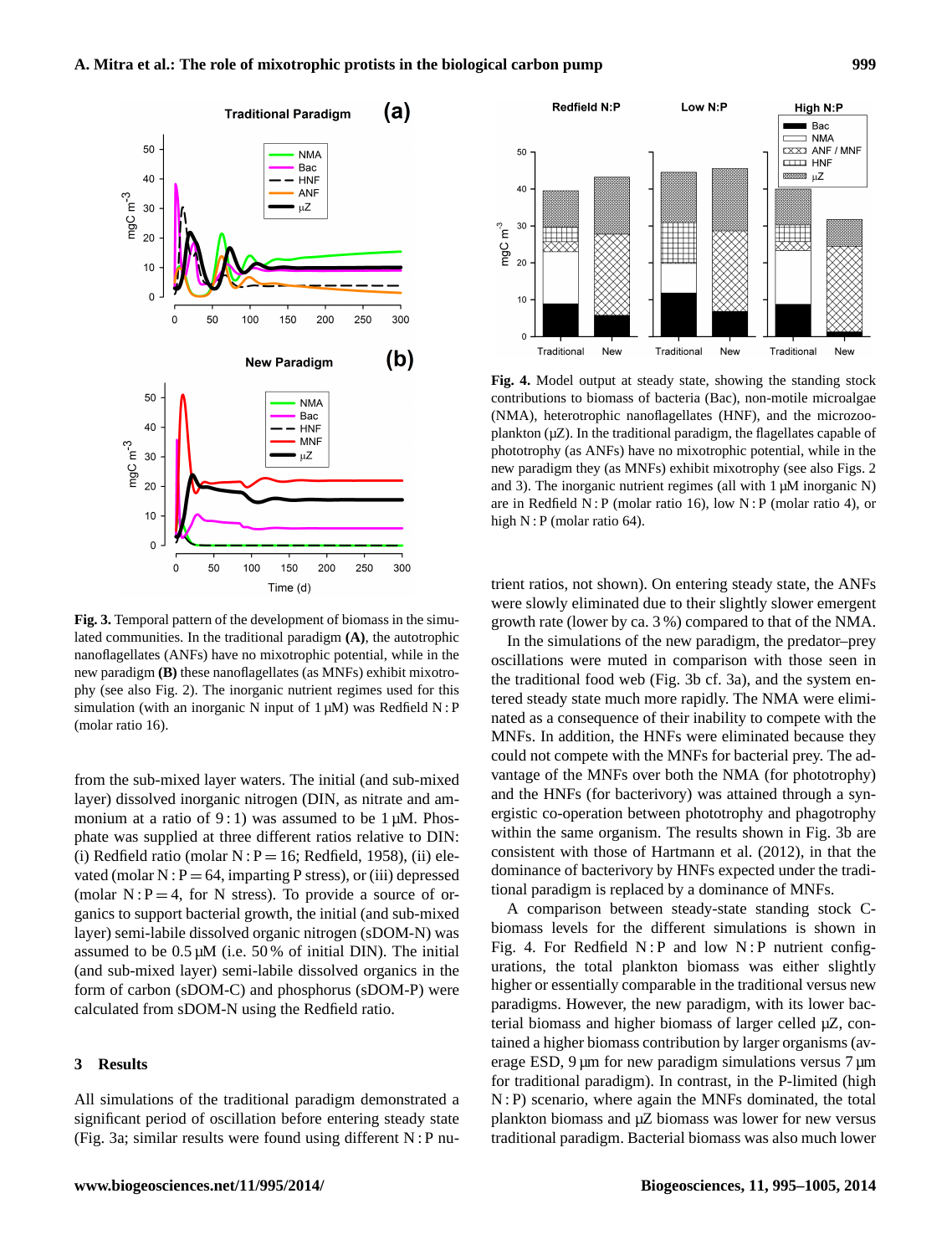

**Fig. 5.** Model output showing rates of primary production (Cfix), bacterial production (Bact prod), production of DOC (from all sources, including voiding of material by grazers and primary production leakage, DOC prod), and net DOC (i.e. biological production of DOC – bacterial uptake of DOC; a negative value indicates that bacteria are reliant on DOC in part from outside of the mixed layer). In the traditional paradigm, the flagellates capable of phototrophy (ANFs) have no mixotrophic potential, while in the new paradigm, they (MNFs) exhibit mixotrophy (see also Figs. 2, 3 and 4). The inorganic nutrient regimes (all with an inorganic N input of  $1 \mu M$ ) are in Redfield N : P (molar ratio 16; A), low N : P (molar ratio 4; B), or high  $N$ : P (molar ratio 64; C).

in the new paradigm because of the higher abundance of their grazers (MNFs vs HNFs). The explanation for the decreased  $\mu$ Z in the new paradigm, despite the similar C biomass of their collective prey between paradigms, is the lower food quality; the HNFs, with their more closely matched lower C : N and C : P, were scarce when MNFs were present. Other simulations with different nutrient concentrations and/or different light showed similar trends.

Comparisons of the primary, bacterial and DOC production in the different scenarios showed that, in every instance, primary production (C-fix, Fig. 5) was enhanced in the new paradigm, wherein C fixation is partly supported directly (through phagotrophy) by nutrients originally acquired by bacteria (Fig. 5). Production of DOC originating directly from primary production was similarly enhanced, but total DOC production (which includes DOC produced as sDOM-C through grazing activity) was lower in the high N : P (P-limited) scenario of the new paradigm (Fig. 5) because of the lower  $\mu$ Z activity (Fig. 4). In all instances, planktonic net DOC production was always higher in the presence of mixotrophy (new paradigm); although under high N : P, net DOC production was positive only with mixotrophy (Fig. 5c). In all the other scenarios, bacterial production was augmented through the use of dissolved organics mixed up into the upper layer. Although bacterial production in the new paradigm under high N : P was lower than in the traditional paradigm, it was higher than one may expect from the standing stock (Fig. 4); this is because the lower bacterial biomass was more active (higher growth rate) in the new paradigm containing the mixotrophs.

#### **4 Discussion**

# **4.1 Interpreting the simulations**

The results from the simulations recreate the pattern of a plankton community observed in oligotrophic waters (Zubkov and Tarran, 2008; Hartmann et al., 2012) comprised primarily of bacteria and mixotrophic flagellates. The HNFs and NMA, which separately were better competitors for bacteria and nutrients respectively, were ultimately excluded by the MNFs. The expected boom-and-bust predator–prey dynamics of the traditional paradigm did not occur in the new paradigm (Fig. 3a vs. 3b), indicating the stabilizing nature of mixotrophic nutrition. Algivory, rather than bacterivory, as the heterotrophic component in mixotrophs has been previously noted to enhance food web stability (Jost et al., 2004). In a maturing ecosystem such stability is important because instability would result in nutrients being lost from the system due to predator–prey mismatch (Flynn, 1989). The net result is the appearance of a stable plankton community, which displays different trophic dynamics than in the traditional paradigm.

A problem in modelling mixotrophy is that it is all too easy to configure an organism that is completely dominating – the "perfect beast" as termed by Flynn and Mitra (2009). In the past such an in silico outcome was considered to be at odds with reality. Now, however, it appears that mixotrophic protists are indeed nearly ubiquitous in mature ecosystems (Sanders, 1991a; Stoecker et al., 2009; Sanders and Gast, 2012; Flynn et al., 2013), though exceptions certainly occur (Arenovski et al., 1995; Sanders et al., 2000). The importance of mixotrophy has not been widely appreciated and embraced because traditional field and laboratory studies typically concentrate on strict phototrophs and strict phagotrophs; in addition, experimental protocols are typically suboptimal for elucidating the mixotrophic activities. Development of a sensitive, radiotracer-based experimental protocol (Zubkov and Tarran, 2008) enabled quantification of the major contribution of the phytoflagellates (formally considered to be strict phototrophs) to bacterivory in both mesotrophic and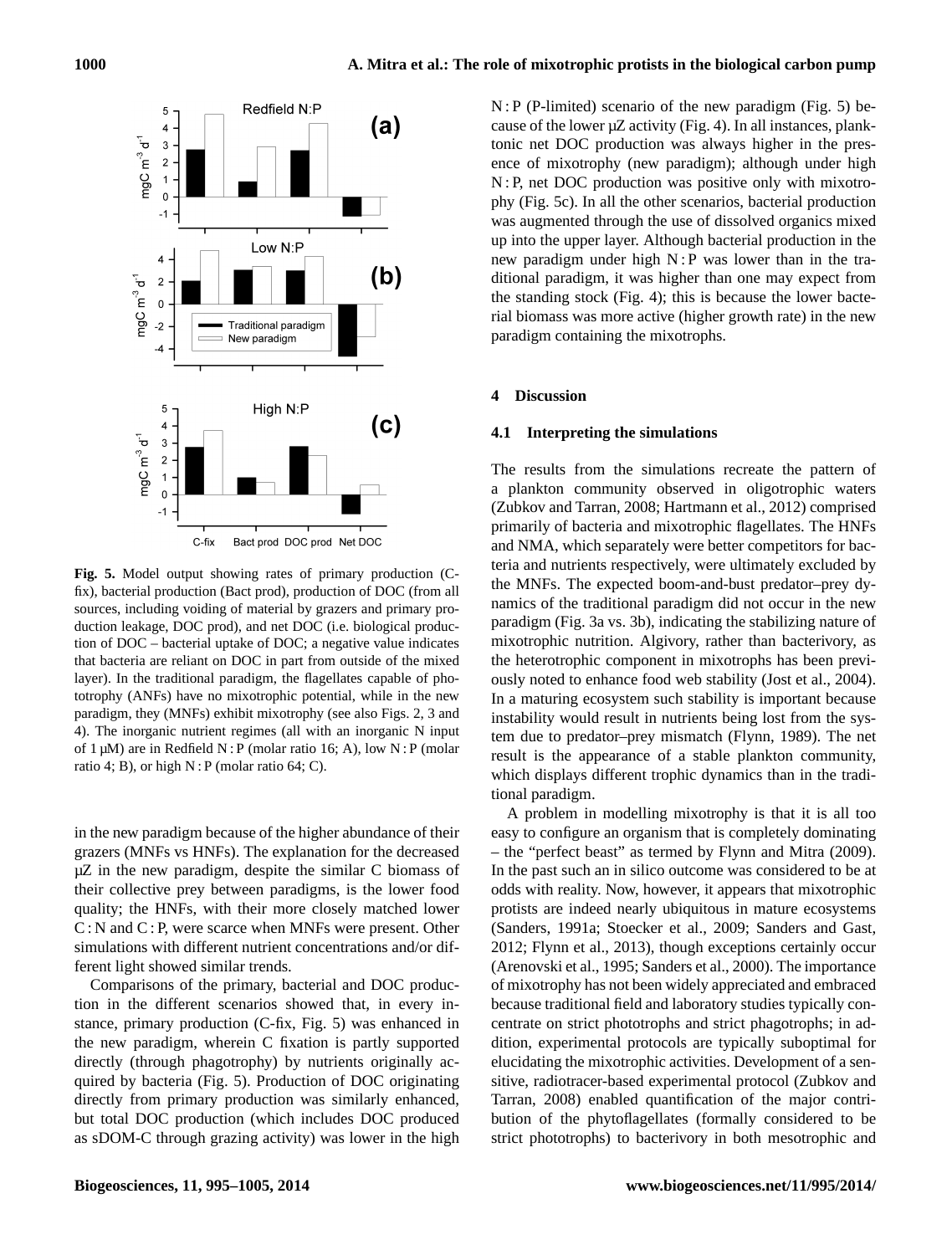oligotrophic oceanic ecosystems (Zubkov and Tarran, 2008; Hartmann et al., 2012).

It appears that bacterivory, as well as predation upon larger organisms, is a potential nutritional acquisition route for many flagellates (Unrein et al., 2007; Burkholder et al., 2008; Jeong et al., 2010). Importantly though, this form of mixotrophy differs from the traditional expectation of two contributing nutritional pathways, both phototrophy and phagotrophy, contributing C, N, and P. Rather, mixotrophy in these protists appears synergistic and cooperative in its action: phagotrophy provides primarily N and P (and other non-carbon elements), whereas C acquisition happens mainly through photoautotrophy. This has several important consequences for studies of nutrient dynamics as listed below.

- (i) Measurements using C as the tracer probably will not indicate the true importance of mixotrophy. In consequence, field measurements of mixotrophy need to deploy mixed tracers (i.e. not solely C tracers) and use a variety of approaches (Zubkov and Tarran, 2008; Calbet et al., 2012). Furthermore, significant changes in photosynthesis may or may not be expected (depending on the fate of the prey C).
- (ii) Phago-mixotrophy by protists with a constitutive (intrinsic) ability to photosynthesize (as simulated here; see also Flynn and Hansen, 2013) probably provides nutrients that are ultimately handled by the cells' photo-dominated physiology in a similar fashion to inorganic nutrients. In consequence, depending on the  $C : N : P$  of the prey there is scope for enhanced DOM-C release as a function of phagotrophy, both through non-assimilation of some portion of the prey C and through DOM production as some portion of the continuing C-fixation process (Flynn et al., 2008).
- (iii) Models of mixotrophy and of its role in the biological pump need to be multi-element-based (C, N, P, etc.); otherwise they cannot capture the synergistic/cooperative nature of the interactions. In addition, variability in stoichiometry is an important feature in simulating the dynamics of predation (Grover, 2003; Mitra and Flynn, 2005; Glibert et al., 2011). In the simulations presented here, the MNFs did not win by eating their competitors (eating the HNFs or nonphagotrophic microalgae; cf. Thingstad et al., 1996). Instead, they succeeded through a combination of cooperative nutrition and, especially in the low-P simulations, through having a disadvantageous stoichiometric content (i.e. poor-quality food for µZ). Even though the nutritional routes (phototrophy vs. phagotrophy) are not fully substitutable, an additional factor in favour of mixotrophy is that (similar to that mentioned in Tittel et al., 2003) the combination of nutritional routes enables the mixotrophs to consume resources down to levels below the critical thresholds

required to support effective growth by either of the non-mixotrophic NMA and HNFs.

Oligotrophic systems are low in phosphorus (high  $N : P$ ), although as nutrient concentrations become vanishingly low the critical N : P ratio for equal N and P sufficiency decreases (Flynn, 2010). It is interesting to note that the modelled high N : P scenario behaved differently than the others and was the only scenario that resulted in net production of DOM (Fig. 5). Taking everything into account, the events seen for the high N : P scenario arise because (1) the mixotrophs release DOC that supports bacterial acquisition of the nutrients, (2) the mixotrophs then acquire those nutrients directly through consumption of the bacteria, (3) this acquisition is insufficient to match the total nutritional demand by the mixotrophs (due to P deficiency in the environment), and therefore (4) the  $C: N: P$  of the mixotrophs is/remains disadvantageous (of poor quality) to the µZ predators. In essence, the dominance of the mixotrophs in the P-limited high  $N$ : P system developed through a process not dissimilar to that proposed by Mitra and Flynn (2006b) for the formation of an ecosystemdisruptive harmful algal bloom (EDAB; Sunda et al., 2006). This development of a bloom could be considered to represent a product of a dysfunctional microbial loop (Thingstad et al., 1997), in that the transmission of C and energy up through µZ to higher trophic levels is restricted. Either way, a system is created that generates DOM via the "microbial carbon pump" that some (Azam and Worden, 2004; Hansell et al., 2009; Jiao et al., 2010) have suggested to represent an additional contributor to the biological pump.

# **4.2 The new paradigm for marine plankton food web and implications for the biological pump**

An appreciation of the existence of protist mixotrophs is not new. What is new is the realisation that these organisms are major players in the planktonic food web, contributing substantially to the flow of carbon and other nutrients in aquatic ecosystems. It is thus appropriate to ask whether this realisation warrants a revision of our understanding and simulation of food web dynamics and allied biogeochemistry coupled to the biological pump.

Figure 6 presents, in simplified form, the bacteria-centric parts of the food web (Fig. 2), as we have explored through simulations. In the traditional paradigm (Fig. 6a), DOM release from phototrophy supports growth of bacteria, which then enables them, on an individual cell basis (due to their smaller size), to outcompete phototrophs (microalgae, Fig. 6) for nutrients. Grazing on bacteria by microzooplankton (specifically HNFs, and then by larger  $\mu Z$ ) provides the main route for nutrient regeneration in the traditional paradigm (yellow arrow in Fig. 6a); this is due to stoichiometric constraints linked to respiration and an inability of assimilation efficiencies to approach 100 % (Mitra and Flynn, 2005). In the new paradigm (Fig. 6b), DOM release from phototrophy again supports growth of bacteria,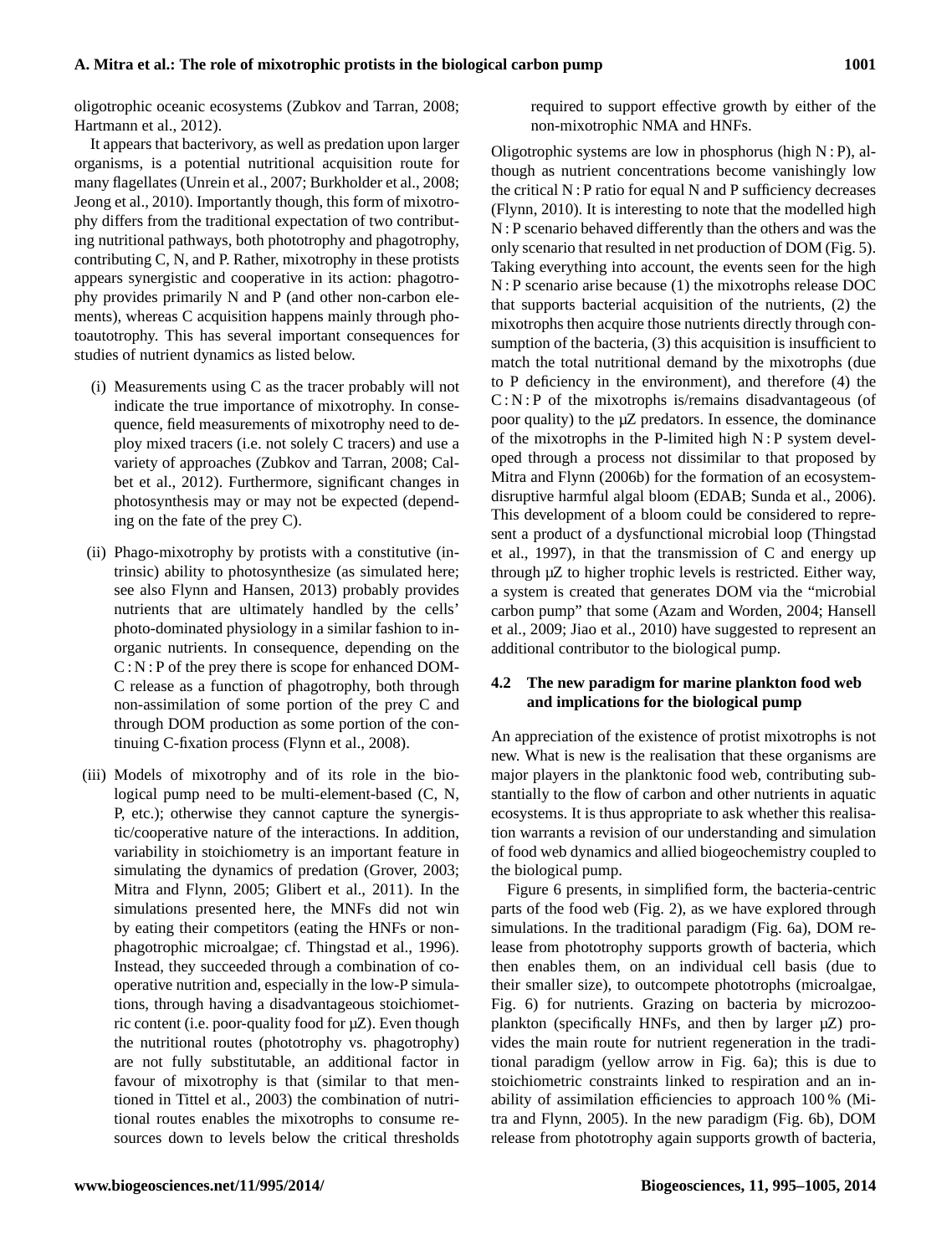

low arrows) in the traditional paradigm **(A)** versus the new paradigm **Fig. 6.** Schematic showing the detailed involvement of bacteria and DOM for the supply of nutrients to support primary production (yel-**(B)**. See Sect. 4.2. Black arrows indicate predatory links.

enabling them to acquire inorganic nutrients unavailable to the phototrophic protists. However, grazing on bacteria by these protists now acts through mixotrophy as a direct conduit for the support of primary production (yellow arrow in Fig. 6b). This could be considered akin to a symbiotic or mutualistic relationship between phototrophy and heterotrophy (as discussed in the context of primary production by Flynn, 1988), or a relationship wherein the bacteria are being farmed by the mixotrophs. The consequence is that primary production can now be supported by nutrients that would otherwise be unavailable (present at very low concentrations, and/or in combined forms of DOM that are not chemically suitable for transport into the protist cell).

Both the bacteria (with extracellular digestion) and the mixotrophs (through voiding of unrequired complex compounds of bacterial origin) will generate DOM that will over time become increasingly refractory and hence accumulate. Indeed, in the simulations, especially in the high  $N$ : P (Plimiting) scenario, the net DOM-C increased (Fig. 5c). The extent to which DOM-C contributes to a biological pump (Hansell et al., 2009) depends on the removal of this material into deeper water, away from abiotic processes (notably sunlight and oxygen) that would promote its degradation. Presumably any contribution of DOM-C to the biological pump is (similar to the abiotic removal of  $CO<sub>2</sub>$  into cold waters) only of transient importance in mitigating the increasing atmospheric  $CO<sub>2</sub>$  (otherwise, concentrations of DOM must be increasing over the millennia). Nonetheless, it could be important and merits consideration in long-term forecast models.

### **4.3 Climate change, eutrophication and mixotrophy**

Climate and anthropogenic changes to the marine ecosystem include an increase in water column stability (Doney et al., 2009, but cf. Lozier et al., 2011), and changes if not increases to coastal eutrophication (Burkholder et al., 2008; Burkholder and Glibert, 2013). Both of these events are likely to favour the growth of mixotrophic plankton, including potentially harmful algal bloom (HAB) species (noting that HABs are dominated by mixotrophic forms; Burkholder et al., 2008). Along with this we may expect to see changes in plankton trophic dynamics, and in the functioning of the biological pump.

Temporal and spatial events that see mixotrophs as important members of the plankton include survival and growth of larval fish in temperate waters (de Figueiredo et al., 2007; Montagnes et al., 2010), and production in the oligotrophic systems that cover most of the oceans (Pitta and Giannakourou, 2000; Unrein et al., 2007; Zubkov and Tarran, 2008; Stukel et al., 2011; Hartmann et al., 2012). The interplay between nutrient stoichiometry, ecosystem maturity and success of mixotrophy also helps to explain why eutrophication is often associated with mixotrophic HABs and ED-ABs (Burkholder et al., 2008; Glibert and Burkholder, 2011; Burkholder and Glibert, 2013). It also explains why many offshore mixotroph-dominated bloom events are difficult to relate to land-based nutrient sources when, in fact, they are related (Anderson et al., 2011; Harrison et al., 2011). Offshore blooms of mixotrophic species may, in fact, be the successional endpoint of near-shore nutrient loading and nutrient stoichiometric shifts. For example, some offshore blooms of the green mixotrophic *Noctiluca scintillans* are now recognized to be the displaced result of near-shore eutrophication (Harrison et al., 2011). The future would likely see an expansion of such events unless steps are taken to control eutrophication.

Acknowledging the importance of mixotrophy is not simply a case of recognizing mixotrophs as significant; it is of recognising the significance of mixotrophy in organisms that we already know to be important. While many aspects of mixotroph physiology remain enigmatic, they offer fertile ground for investigation by aquatic ecologists and thus improve understanding of aquatic food webs and elemental cycles in theoretical and computational ecological modelling. The work reported in this paper, together with that of Mitra and Flynn (2010), has demonstrated the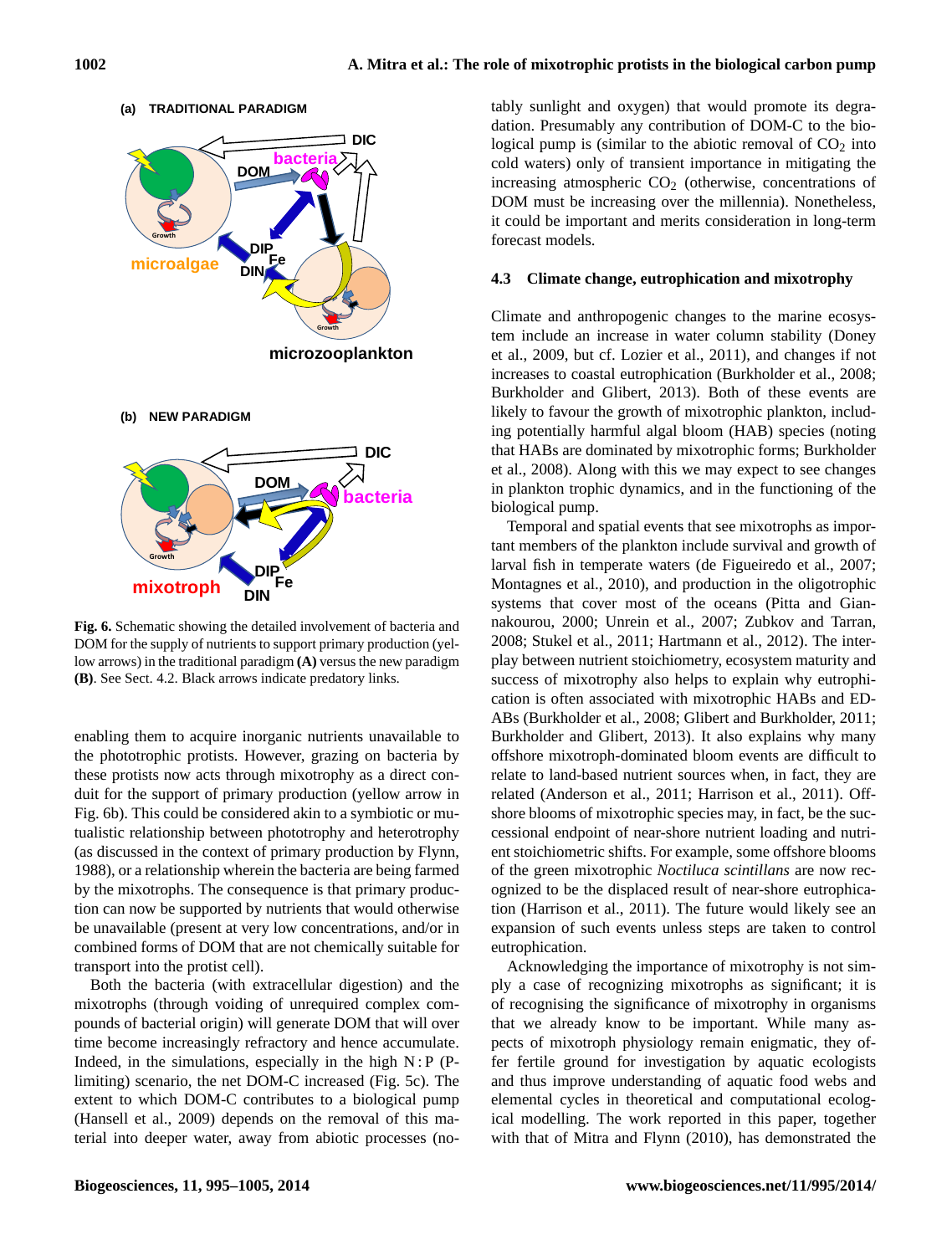importance of providing an explicit multi-nutrient description of mixotrophy in models if we are to simulate these events adequately. Only through such efforts will we better understand the future contribution of mixotrophy to the biological pump as well as to food security issues (as feed for fisheries, Montagnes et al., 2010, vs. HABs, Burkholder et al., 2008) and interactions with climate change in shaping marine plankton assemblages.

*Acknowledgements.* Construction, validation and application of models were funded through grants awarded by the Natural Environment Research Council (UK) to A. Mitra and K. J. Flynn. All authors acknowledge the Leverhulme Trust for their funding of an International Network Grant. A. Calbet was partially supported by the Ministry of Science and Innovation of Spain through project PROTOS (CTM2009-08783). A. Mitra was supported in part by project EURO-BASIN (Ref. 264933, 7FP, European Union). D. K. Stoecker was partially supported by NSF award 1031344. J. Hawkey assisted with graphic preparation. A. Mitra thanks Rohan Mitra-Flynn for his continuing support. This is contribution number 4789 from UMCES. The University of Dundee is a registered charity, no. SC010596.

Edited by: G. Herndl

#### **References**

- Anderson, C. R., Kudela, R. M., Benitez-Nelson, C., Sekula-Wood, E., Burrell, C. T., Chao, Y., Langlois, G., Goodman, J., and Siegel, D. A.: Detecting toxic diatom blooms from ocean color and a regional ocean model, Geophys. Res. Lett. 38, LO4603, doi[:10.1029/2010GL045858,](http://dx.doi.org/10.1029/2010GL045858) 2011.
- Andersson, A., Larsson, U., and Hagström, A.: Size-selective grazing by a microflagellate on pelagic bacteria, Mar. Ecol. Prog. Ser., 33, 51–57, 1986.
- Arenovski, A. L., Lim, E. L., and Caron, D.A.: Mixotrophic nanoplankton in oligotrophic surface waters of the Sargosso Sea may employ phagotrophy to obtain major nutrients, J. Plankton Res., 17, 801–820, 1995.
- Azam, F. and Worden, A. Z.: Microbes, molecules, and marine ecosystems, Science, 303, 1622–1624, 2004.
- Azam, F., Fenchel, T., Field, J. G., Gray, J. S., Meyer-Reil, L. A., and Thingstad, F.: The ecological role of water-column microbes in the sea, Mar. Ecol. Prog. Ser., 10, 257–263, 1983.
- Burkholder, J. M. and Glibert, P. M.: Eutrophication and oligotrophication, in: Encyclopedia of Biodiversity, edited by: Levin, S., 2nd Edn., Vol. 3, Academic Press, Waltham (Massachusetts), 347–371, 2013.
- Burkholder, J. M., Glibert, P. M., and Skelton, H. M.: Mixotrophy, a major mode of nutrition for harmful algal species in eutrophic waters, Harmful Algae, 8, 77–93, 2008.
- Calbet, A., Martínez, R. A., Isari, S., Zervoudaki, S., Nejstgaard, J. C., Pitta, P., Sazhin, A. F., Sousoni, D., Gomes, A., Berger, S. A., Stagaraki, T. M., and Ptacnik, R.: Effects of light availability on mixotrophy and microzooplankton grazing in an oligotrophic plankton food web: evidences from a mesocosm study in Eastern Mediterranean waters, J. Exp. Mar. Biol. Ecol., 424–425, 66–77, 2012.
- Croft, M. T., Warren, M. J., and Smith, A. G., Algae need their vitamins, Eukaryotic Cell, 5, 1175–1183, 2006.
- Cushing, D. H.: Marine Ecology and Fisheries, Cambridge University Press, Cambridge, 1975.
- Cushing, D. H.: Population production and regulation in the sea, A fisheries perspective, Cambridge University Press, Cambridge, UK, 1995.
- de Castro, F., Gaedke, U., and Boenigk, J.: Reverse evolution: driving forces behind the loss of acquired photosynthetic traits, PloS ONE 4:e8465, doi[:10.1371/journal.pone.0008465,](http://dx.doi.org/10.1371/journal.pone.0008465) 2009.
- de Figueiredo, G. M., Nash, R. D. M., and Montagnes, D. J. S.: Do protozoa contribute significantly to the diet of larval fish in the Irish Sea?, J. Mar. Biol. Ass. UK, 87, 843–850, 2007.
- Doney, S. C., Fabrey, V. J., Feely, R. A., and Kleypas, J. A.: Ocean acidification: the other  $CO<sub>2</sub>$  problem, Annu. Rev. Mar. Sci., 1, 189–192, 2009.
- Fasham, M. J. R., Ducklow, H. W., and McKelvie, S. M.: A nitrogen-based model of plankton dynamics in the oceanic mixed layer, J. Mar. Res., 48, 591–639, 1990.
- Field, C., Behrenfeld, M. J., Randerson, J. T., and Falkowski, P.: Primary production of the biosphere: integrating terrestrial and oceanic components, Science, 281, 237–240, 1998.
- Flynn, K. J.: The concept of "primary production" in aquatic ecology, Limnol. Oceanogr., 33, 1215–1216, 1988.
- Flynn, K. J.: Interaction between nutrient and predator limitation of production in the marine euphotic zone, Chem. Ecol., 4, 21–36, 1989.
- Flynn, K. J.: A mechanistic model for describing dynamic multinutrient, light, temperature interactions in phytoplankton, J. Plankton Res., 23, 977–997, 2001.
- Flynn, K. J.: Incorporating plankton respiration in models of aquatic ecosystem function, in: Respiration in aquatic ecosystems, edited by: del Giorgio, P. A. and Williams, LeB, P. J., Oxford University Press, 248–266, 2005.
- Flynn, K. J.: Do external resource ratios matter? Implications for modelling eutrophication events and controlling harmful algal blooms, J. Mar. Sys., 83, 170–180, 2010.
- Flynn, K. J. and Hansen, P. J.: Cutting the canopy to defeat the "selfish gene"; conflicting selection pressures for the integration of phototrophy in mixotrophic protists, Protist, 164, 811–823, 2013.
- Flynn, K. J. and Mitra, A.: Building the "perfect beast": modelling mixotrophic plankton, J. Plankton Res., 31, 965–992, 2009.
- Flynn, K. J., Clark, D. R., and Xue, Y.: Modelling the release of dissolved organic matter by phytoplankton, J. Phycol., 44, 1171– 1187, 2008.
- Flynn, K. J., Stoecker, D. K., Mitra, A., Raven, J. A., Glibert, P. M., Hansen, P. J., Granéli, E., and Burkholder, J. M.: A case of mistaken identification: the importance of mixotrophy and the clarification of plankton functional-classification, J. Plankton Res., 35, 3–11, 2013.
- Gifford, D. J.: The protozoan-metazoan trophic link in pelagic ecosystems, J. Protozool., 38, 81–86, 1991.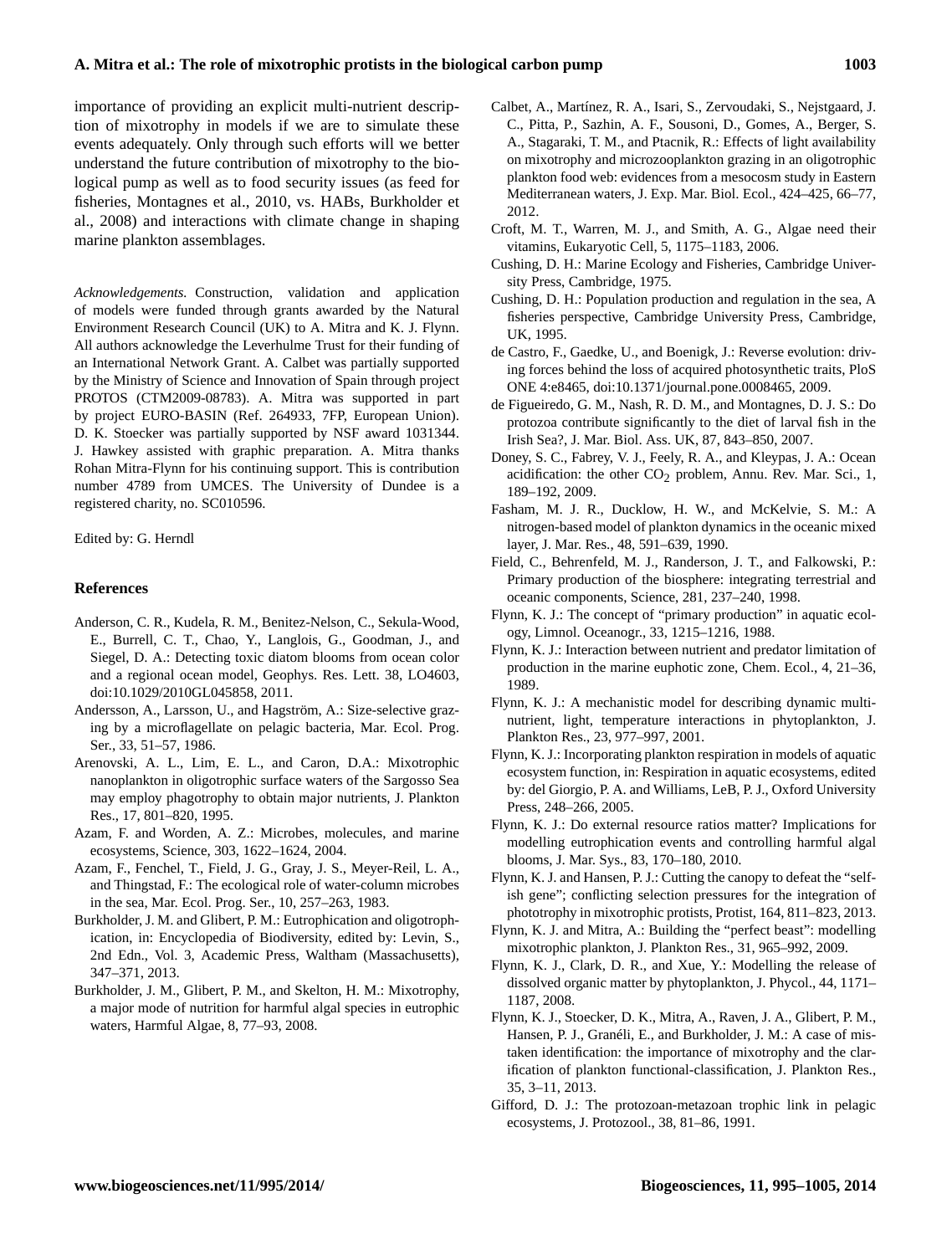- Glibert, P. M. and Burkholder, J. M.: Eutrophication and HABs: Strategies for nutrient uptake and growth outside the Redfield comfort zone, Chin. J. Oceanol. Limnol., 29, 724–738, 2011.
- Glibert, P. M. and Legrand, C.: The diverse nutrient strategies of harmful algae: focus on osmotrophy, 163-175, in: The Ecology of Harmful Algae, edited by: Granéli, E. and Turner, J., Springer-Verlag, New York, 2005.
- Glibert, P. M., Fullerton, D., Burkholder, J. M., Cornwell, J. C., and Kana, T. M.: Ecological stoichiometry, biogeochemical cycling, invasive species and aquatic food webs: San Francisco Estuary and comparative systems, Rev. Fish. Sci., 19, 358–417, 2011.
- Grover, J. P.: The impact of variable stoichiometry on predator-prey interactions: a multinutrient approach, Am. Nat., 162, 29–43, 2003.
- Hansell, D. A., Carlson, C. A., Repeta, D. J., and Schlitzer, R.: Dissolved organic matter in the ocean – a controversy stimulates new insights, Oceanogr., 22, 202–211, 2009.
- Hansen, P. J.: The role of photosynthesis and food uptake for the growth of marine mixotrophic dinoflagellates, J. Eukaryot. Microbiol., 58, 203–214, 2011.
- Harrison, P. J., Furuya, K., Glibert, P. M., Xu, J., Liu, H. B., Yin, K., Lee, J. H. W., Anderson, D. M., Gowen, R., Al-Azri, A. R., and Ho, A. Y. T.: Geographical distribution of red and green Noctiluca scintillans, Chin. J. Oceanol. Limnol., 29, 807–831, 2011.
- Hartmann, M., Grob, C., Tarran, G. A., Martin, A. P., Burkill, P. H., Scanlan, D. J., and Zubkov, M. V.: Mixotrophic basis of Atlantic oligotrophic ecosystems, Proc. Nat. Acad. Sci., 109, 5756–5760, 2012.
- Irigoien, X., Flynn, K. J., and Harris, R. P.: Phytoplankton blooms: A "loophole" in microzooplankton grazing impact? J. Plankton. Res., 27, 313–321, 2005.
- Jeong, H. J, Yoo, Y. D., Kim, J. S., Seong, K. A., Kang, N. S., and Kim, T. H.: Growth, feeding and ecological roles of the mixotrophic and heterotrophic dinoflagellates in marine planktonic food webs, Ocean Sci. J., 45, 65–91, 2010.
- Jiao, N., Herndl, G. J., Hansell, D. A., Benner, R., Kattner, G., Wilhelm, S. W., Kirchman, D. L., Weinbauer, S. W., Luo, T., Chen, F., and Azam, F. Microbial production of recalcitrant dissolved organic matter: long-term carbon storage in the global ocean, Nature Rev. Microbiol., 8, 593–599, 2010.
- Johnson, M. D.: Acquired phototrophy in ciliates: a review of cellular interactions and structural adaptations, J. Eukaryot. Microbiol., 58, 41–54, 2011.
- Jost, C., Lawrence, C. A., Campolongo, F., van de Bund, W., Hill, S., and DeAngelis, D. L.: The effects of mixotrophy on the stability and dynamics of a simple planktonic food web model, Theor. Popul. Biol., 66, 37–51, 2004.
- Lindehoff, E., Granéli, E., and Glibert, P. M.: Influence of prey and nutritional status on the rate of nitrogen uptake by Prymnesium parvum (Haptophyte), J. Am. Water Resour. Ass., 46, 121–132, 2010.
- Lozier, M. S., Dave, A. C., Palter, J. B., Gerber, L. M., and Barber, R. T.: On the relationship between stratification and primary productivity in the North Atlantic, Geophys. Res. Lett., 38, L18609, doi[:10.1029/2011GL049414,](http://dx.doi.org/10.1029/2011GL049414) 2011.
- Mitra, A.: A multi-nutrient model for the description of stoichiometric modulation of predation (SMP) in micro- and mesozooplankton, J. Plankton Res., 28,597–611, 2006.
- Mitra, A.: Are closure terms appropriate or necessary descriptors of zooplankton loss in nitrogen – phytoplankton – zooplankton models? Ecol. Model., 220, 611–620, 2009.
- Mitra, A. and Flynn, K. J.: Predator-prey interactions: is "ecological stoichiometry" sufficient when good food goes bad?, J. Plankton Res., 27, 393–399, 2005.
- Mitra, A. and Flynn, K. J.: Accounting for variation in prey selectivity by zooplankton, Ecol. Model., 199, 82–92, 2006a.
- Mitra, A. and Flynn, K. J.: Promotion of harmful algal blooms by zooplankton predatory activity, Biol. Lett., 2, 194–197, 2006b.
- Mitra, A. and Flynn, K. J.: Modelling mixotrophy in harmful algal blooms: More or less the sum of the parts?, J. Mar. Sys., 83, 158– 169, 2010.
- Mitra, A., Flynn, K. J., and Fasham, M. J. R.: Accounting correctly for grazing dynamics in Nutrient-Phytoplankton-Zooplankton models, Limnol. Oceanogr., 52, 649–661, 2006.
- Mitra, A., Castellani, C., Gentleman, W. C., Jónasdóttir, S. H., Flynn, K. J., Bode, A., Halsband, C., Kuhn, P., Licandro, P., Agersted, M. D., Calbet, A., Lindeque, P., Koppelmann, R., Møller, E. F., Gislason, A., Nielsen, T. G., and St. John, M. Bridging the gap between marine biogeochemical and fisheries sciences; configuring the zooplankton link, Prog. Oceanogr., in press, 2014.
- Montagnes, D. J. S., Dower, J. F., and Figueiredo, G. M.: The protozooplankton-ichthyoplankton trophic link: an overlooked aspect of aquatic food webs, J. Eukaryot. Microbiol., 57, 223– 228, 2010.
- Odum, E. P.: The strategy of ecosystem development, Science, 164, 262–270, 1969.
- Parry, G. D.: The meaning of r- and K-selection, Oecologia, 48, 260–264, 1981.
- Pérez, M. T., Dolan, J. R., and Fukai, E.: Planktonic oligotrich ciliates in the NW Mediterranean: growth rates and consumption by copepods, Mar. Ecol. Prog. Ser., 155, 89–101, 1997.
- Pitta, P. and Giannakourou, A.: Planktonic ciliates in the oligotrophic Eastern Mediterranean: vertical, spatial distribution and mixotrophy, Mar. Ecol. Prog. Ser., 194, 269–282, 2000.
- Polovina, J. J., Howell, E. A., and Abecassis, M.: Ocean's least productive waters are expanding, Geophys. Res. Lett., 35, L03618, doi[:10.1029/2007GL031745,](http://dx.doi.org/10.1029/2007GL031745) 2008.
- Raven, J. A., Beardall, J., Flynn, K. J., and Maberly, S. C.: Phagotrophy in the origins of photosynthesis in eukaryotes and as a complementary mode of nutrition in phototrophs: relation to Darwin's Insectivorous Plants, J. Exp. Bot., 60, 3975–3987, 2009.
- Redfield, A. C.: The biological control of chemical factors in the environment, Am. Sci., 46, 205–221, 1958.
- Rokitta, S. D., de Nooijer, L. J., Trimborn, S., de Vargas, C., Rost, B, and John, U.: Transcriptional analyses reveal differential gene expression patterns between the life cycle stages of Emiliania huxleyi (Haptophyta) and reflects specialization to different ecological niches, J. Phycol., 47, 829–838, 2011.
- Rose, K. A., Allen, J. I., Artioli, Y., Barange, M., Blackford, J., Carlotti, F., Cropp, R., Daewel, U., Edwards, K., Flynn, K. J., Hill, S. L., HilleRisLambers, R., Huse, G., Mackinson, S., Megrey, B., Moll, A., Rivkin, R., Salihoglu, B., Schrum, C., Shannon, L., Shin, Y-J., Smith, S. L., Smith, C., Solidoro, C., St. John, M., and Zhou, M.: End-To-End models for the analysis of marine ecosystems: challenges, issues, and next steps, Mar. Coastal Fisheries: